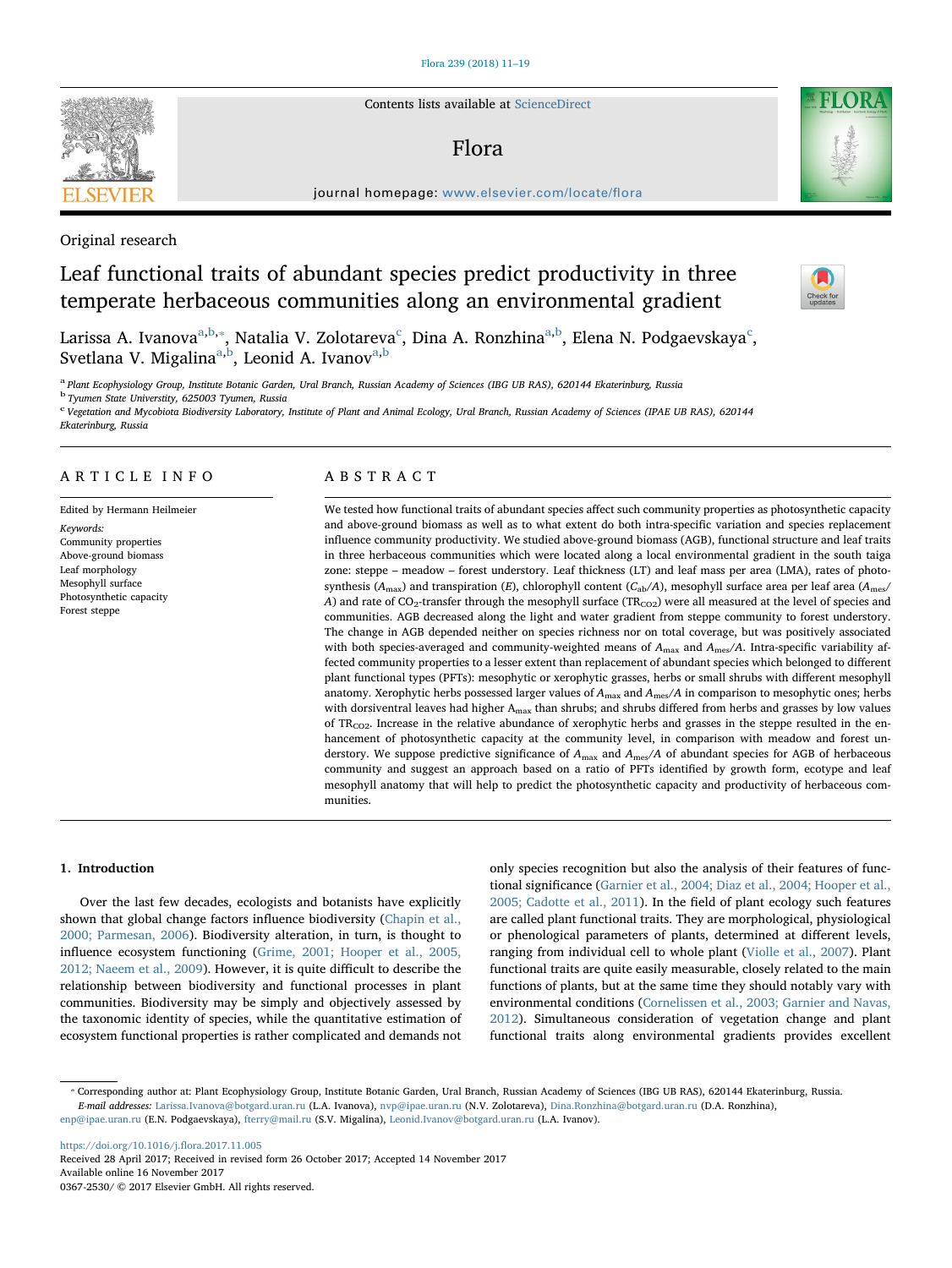opportunities to gain insight into the relation between species composition and functional properties of communities.

The range of functional traits is virtually infinite therefore we need to know which functional traits can be used to assess and monitor vegetation change in response to environmental change ([Gillison, 2013](#page-7-3)). Instead of laborious measure of a majority of plant traits, it is possible to choose only several substantial parameters, since multiple functional traits co-vary in pairs or even in groups [\(Chapin, 1993; Grime, 1997;](#page-7-4) [Reich et al., 2003; Wright et al., 2004; Reich, 2014\)](#page-7-4). Leaf traits are often considered as parameters of prime importance for task to specify response of plant species to their environment [\(Loranger and Shipley,](#page-8-2) [2010; Garnier and Navas, 2012; Gillison, 2013](#page-8-2)). Leaf mass per area (LMA) and leaf thickness (LT) may be controlled by many environmental variables such as radiation, water supply, temperature, salinity, nutrients and others ([Fonseca et al., 2000; Reich et al., 2003; Poorter](#page-7-5) [et al., 2009\)](#page-7-5). These parameters are linked at the same time with the main physiological characteristics. For instance, LMA was found to correlate with photosynthesis, relative growth rate, leaf life-span and others ([Wright et al., 2004; Poorter et al., 2009; Hassiotou et al., 2010;](#page-8-3) [Grady et al., 2013](#page-8-3)). Three leaf traits – leaf life-span, nitrogen per leaf mass and photosynthetic capacity – were recognized as significant predictors of biomass response to climate warming ([Gornish and](#page-8-4) [Prather, 2014\)](#page-8-4). Combination of some leaf traits such as mass based photosynthetic rate, specific leaf area and chlorophyll concentration with changes in soil moisture content was used to predict the relative growth rate for six dominant tree species of a dry tropical forest ([Chaturvedi et al., 2011](#page-7-6)). Thus the functional significance of leaf traits within the context of the entire plant is highlighted during the study of plant responses to environment and their links with plant functional properties as growth and productivity [\(Gillison, 2013](#page-7-3)).

Productivity change is the principal marker of dynamics in ecosystems. For herbaceous vegetation, the above-ground biomass (AGB) may be used to estimate net primary productivity, as it has been shown in the temperate grassland steppes ([Scurlock et al., 2002](#page-8-5)). AGB accumulation in grasslands can be linked to the photosynthetic activity of plant leaves since it sets the rate of carbon input in the plants. However, given a large amount of external factors affecting leaf photosynthesis, the relationship between the photosynthesis rate of plant species and productivity of plant community remains unclear. A functional approach to biodiversity analysis can help to reveal the determinants of vegetation productivity. Determining the functional traits of species while accounting for the abundance of the species allows proceeding from the species to the ecosystem level [\(Garnier et al., 2004](#page-7-1)) as the effect of species on ecosystem properties will depend on their proportional abundance in a community [\(Grime, 1998](#page-8-6)). Ecosystem properties can be predicted from the community weighted means of traits (CWM) ([Lavorel et al., 2008; Garnier and Navas, 2012; Gillison, 2013\)](#page-8-7). In the case of herbaceous communities, the above-ground biomass has been shown to correlate with CMW of such leaf traits as leaf area, specific leaf area, leaf dry matter content and leaf nitrogen content ([Garnier](#page-7-1) [et al., 2004; Pontes et al., 2007\)](#page-7-1).

The functional approach allows to answer another important question: to what extent do both intra-specific variation and species replacement with environmental changes influence community properties (Ackerly, [2003; Garnier et al., 2004; Cornwell and Ackerly, 2009](#page-7-7)). Both processes can lead to shifts in CWM of a community, and moreover the replacement of abundant species can cause changes in the functional diversity of a community. Functional diversity as the component of functional structure of a community could be assessed by the ratio of plant functional types (PFTs) ([Cadotte et al., 2011; Garnier and Navas,](#page-7-8) [2012; Gillison, 2013\)](#page-7-8). PFTs are groups of species with similar functional traits and similar responses to environment ([Box, 1996; Diaz et al.,](#page-7-9) [2004; Cadotte et al., 2011\)](#page-7-9). Separating plant species to PFTs allows us to proceed from operating of the plenty of species to several groups of species.

The use of CWM in studying community properties has been

successfully applied in species-rich grasslands [\(Garnier and Navas,](#page-7-10) [2012\)](#page-7-10). In south taiga, we have studied three herbaceous communities, compactly arranged on the steppe relict slope across a gradient of light and water availability. We have determined the main components of the community functional structure: CWMs of the leaf traits and functional diversity. We have chosen the leaf functional traits thought to be tightly linked with photosynthetic capacity of species – LMA, leaf thickness, Ames/A, chlorophyll content, photosynthesis and transpiration rates. These traits concern different aspects of primary productivity and are known to vary along global and local environmental gradients ([Cunningham et al., 1999; Fonseca et al., 2000; Voronin et al., 2003;](#page-7-11) [Wright et al., 2004\)](#page-7-11). The leaf trait  $A_{\text{mes}}/A$  – the ratio of mesophyll surface area to leaf area – requires a special attention. On the one hand, it is an anatomical feature, but on the other hand  $A_{\text{mes}}/A$  is informative of the surface area for gas exchange at the pathway of  $CO<sub>2</sub>$  from substomatal cavities to the sites of carboxylation [\(Evans et al., 2009;](#page-7-12) [Terashima et al., 2011](#page-7-12)). This parameter is useful for estimating the mesophyll conductance ([Laisk et al., 1970; Terashima et al., 2011](#page-8-8)), studying the adaptation mechanisms of plants to stress ([Nobel and](#page-8-9) [Walker, 1985; Mokronosov, 1981; Pyankov et al., 1999](#page-8-9)), establishing the ecological properties of plant species [\(Ivanova, 2014\)](#page-8-10) and examining the response of different PFTs to their environment ([Ivanova](#page-8-11) [et al., 2016\)](#page-8-11). The link between structural and functional organization of the leaf is most clearly manifested on the level of  $A_{\rm mes}/A$  ([Mokronosov,](#page-8-12) [1981\)](#page-8-12). Thus we hypothesized in our work that: 1) leaf functional traits of abundant species can predict productivity of herbaceous communities along a local environmental gradient, 2) the trends of changes of functional traits may be different on the level of species and communities but intra-specific variation to the lower extent than replacement of species influences the community's properties, 3) grouping of the abundant species into PFTs on the basis of leaf functional traits can be used to predict community productivity.

## 2. Methods

## 2.1. Study sites and sample collection

The study was conducted on the steppe relict slope of the bank of the Iset' River near Ekaterinburg (56° 35′ N, 61° 03′ E) in the Urals region of Russia. The study site is located in taiga, namely, in the subzone of pine-birch forests of forest steppe, where isolated isles of relict steppe of small area situated on the southern slopes are surrounded by forest vegetation [\(Zolotareva and Podgaevskaya, 2012](#page-8-13)). The topographic profile crosses the slope top in the south-west direction. It is comprised of three herbaceous communities: steppe, meadow and forest understory vegetation [\(Table 1](#page-2-0), Fig. A.1 in Supplementary material). The upper and middle part of the slope is occupied by "steppe community", namely, petrophytic steppe with dominance of Stipa pennata L. and Echinops ritro L. s.l. The "meadow community", consisting of a steppe meadow, dominated by Brachypodium pinnatum (L.) P. Beauv. and Trifolium montanum L., was located downslope and was formed on the place of the former forest. The north-eastern part of the slope was covered by pine forest, where the overstory vegetation was dominated by Pinus sylvestris L. We however focused only on the ground layer vegetation, which consisted mainly of herbaceous species, dominated by B. pinnatum. Site selection of co-located study areas was purposively undertaken in order to minimize the influence of the different macroclimatic and anthropogenic factors that would afford the opportunity to reveal the trends in community properties mostly due to changes in species composition. The examined communities were arranged along environmental gradients of light and water supply, consistent with their positions on the slope. Light intensity, air and soil temperature decreased but soil moisture increased going from steppe to meadow to forest understory [\(Table 1](#page-2-0)). Measurements of environmental variables were performed daily at 12:00 and 18:00 h during all periods of the study in the last half of June 2011. Data on the photosynthetic photon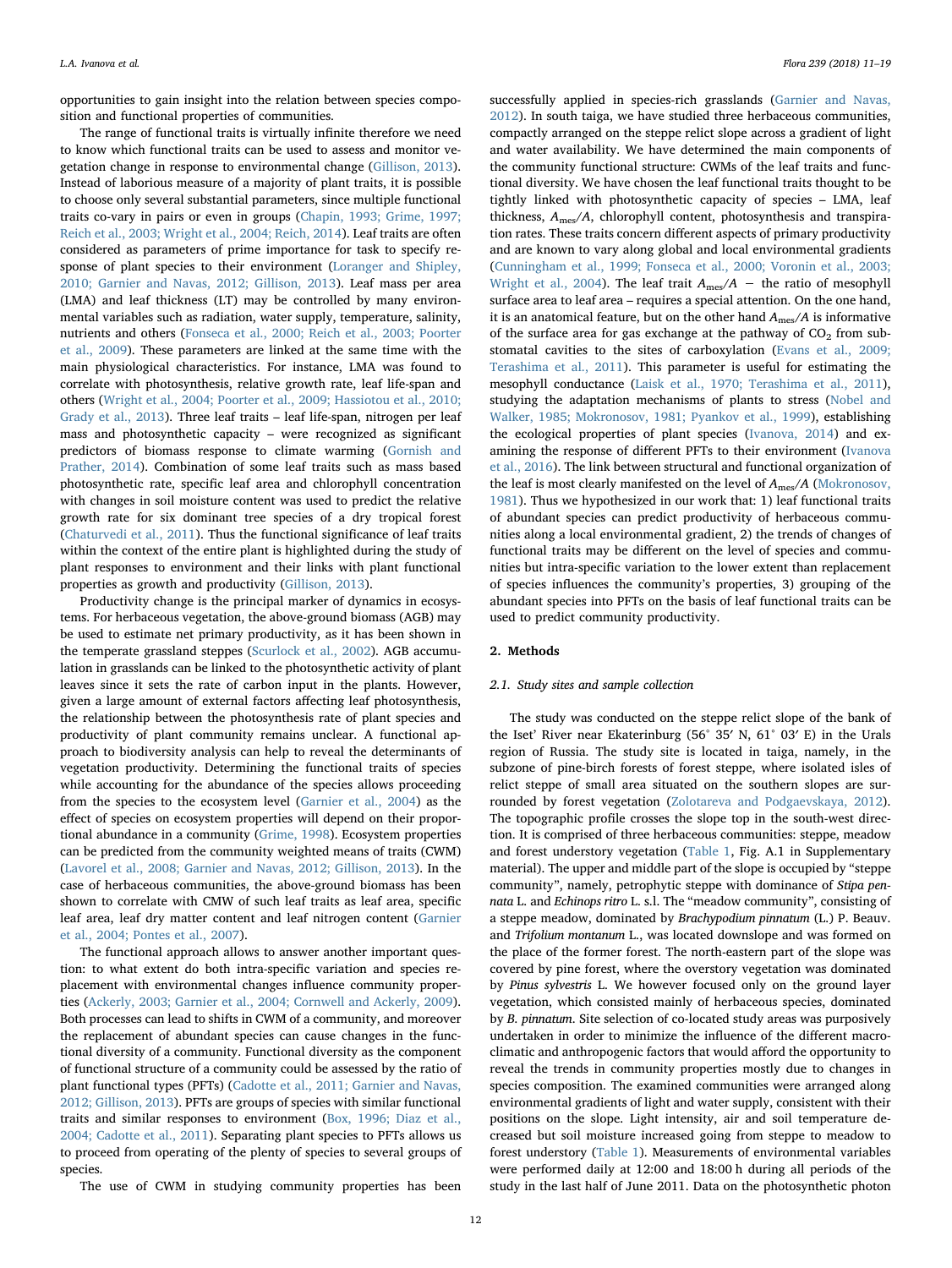#### <span id="page-2-0"></span>Table 1

Vegetation analysis and environmental variables in studied communities. Above-ground biomass is presented as a mean and standard error for 10 plots per community. Measurements of environmental variables were performed daily during period of study and are presented as a mean.

| Parameter                                                                        | Community             |                              |                       |  |  |  |  |  |  |
|----------------------------------------------------------------------------------|-----------------------|------------------------------|-----------------------|--|--|--|--|--|--|
|                                                                                  | Steppe                | Meadow                       | Forest<br>understory  |  |  |  |  |  |  |
| Vegetation characteristics                                                       |                       |                              |                       |  |  |  |  |  |  |
| Community type                                                                   | petrophytic<br>steppe | post-forest steppe<br>meadow | steppe pine<br>forest |  |  |  |  |  |  |
| Species number                                                                   | 36                    | 63                           | 55                    |  |  |  |  |  |  |
| Total coverage of<br>community (%)                                               | 102                   | 112                          | 96                    |  |  |  |  |  |  |
| Crown density (%)                                                                | $\Omega$              | $\Omega$                     | 50                    |  |  |  |  |  |  |
| Above-ground biomass<br>$(g \cdot m^{-2})$                                       | $166 + 16$            | $74 + 5$                     | $43 + 4$              |  |  |  |  |  |  |
| Environmental variables                                                          |                       |                              |                       |  |  |  |  |  |  |
| Photosynthetic photon flux density ( $\mu$ mol m <sup>-2</sup> s <sup>-1</sup> ) |                       |                              |                       |  |  |  |  |  |  |
| at 12:00                                                                         | 1995                  | 323                          | 228                   |  |  |  |  |  |  |
| at 18:00                                                                         | 2050                  | 1560                         | 234                   |  |  |  |  |  |  |
| Relative air humidity (%)                                                        |                       |                              |                       |  |  |  |  |  |  |
| at 12:00                                                                         | 60                    | 60                           | 57                    |  |  |  |  |  |  |
| at 18:00                                                                         | 39                    | 50                           | 43                    |  |  |  |  |  |  |
| Air temperature (°C)                                                             |                       |                              |                       |  |  |  |  |  |  |
| at 12:00                                                                         | 24.5                  | 24.0                         | 23.3                  |  |  |  |  |  |  |
| at 18:00                                                                         | 34                    | 33                           | 32                    |  |  |  |  |  |  |
| Soil moisture (%)                                                                | 10                    | 30                           | 25                    |  |  |  |  |  |  |
| Soil temperature (°C)                                                            | 18.6                  | 15.7                         | 12.6                  |  |  |  |  |  |  |

flux density were obtained by LI-COR quantum sensors (LI-COR, USA). The measurements were taken above the leaf canopy in the steppe and meadow communities and above the understory canopy in the forest (about 20–30 cm from soil surface). The "meadow community" was exposed to higher values of photosynthetic photon flux density in the afternoon because of south-west exposure of the slope ([Table 1](#page-2-0)). Air temperature and relative humidity were measured using thermohygrometer Testo 625 (Testo AG, Germany) at 10 cm height above soil surface. Soil temperature was measured at a depth of 10 cm daily at 12:00 h using thermometer Checktemp 1 (HANNA Instruments, Germany). Soil moisture was measured gravimetrically three times during the period of study (every 3–4 days) and presented as average ([Table 1](#page-2-0)). Samples of 50–100 g of soil were taken from 10 to 15 cm depth, weighed, dried at 105 °C for 24 h and reweighed. There was no meaningful precipitation during this period.

Research was conducted starting in the steppe and moving to the forest end of the profile. Leaf functional traits of abundant species, floristic composition and above-ground biomass (AGB) of communities were measured at the peak of the growing season in the period of mass flowering of dominant and abundant species. Fifteen test plots 50 cm  $\times$  50 cm per community were established at random to analyze their floristic composition and coverage of species. Floristic similarity of communities was assessed using the Sørensen index ([Sørensen, 1948\)](#page-8-14) which ranges from 0 to 1. The maximal value of 1 confirms a complete similarity of communities. Maximal species richness was calculated for the meadow. This fact can be attributed to the post-forest origin, ecotone character and the intermediate rate of limiting ecological factors − water and light deficiency. The species composition in the steppe appeared to be most specific; that is related to specific ecological conditions − high water deficiency and high insolation rate, which causes the presence of endemic and relict species pertaining to steppe floristic complex. Ten of these test plots (50 cm  $\times$  50 cm) were used for biomass harvests. AGB from each plot was sorted to species. All samples were dried at 70 °C and weighed. Measurements of leaf functional traits were conducted on plants in the vicinity of the test plots for biomass. Dominant and abundant species, which comprise together at least ≈70% of cumulative relative abundance of a community, were

### <span id="page-2-1"></span>Table 2

|  |  |  |  |  | A list of parameters and abbreviations used in the text. |  |  |  |  |
|--|--|--|--|--|----------------------------------------------------------|--|--|--|--|
|--|--|--|--|--|----------------------------------------------------------|--|--|--|--|

| Abbreviation      | Meaning                                                       | Units                                                          |
|-------------------|---------------------------------------------------------------|----------------------------------------------------------------|
|                   | <b>Functional traits</b>                                      |                                                                |
| <b>I.MA</b>       | Leaf mass per area                                            | $\rm g~m^{-2}$                                                 |
| LT.               | Leaf thickness                                                | um                                                             |
| $A_{\text{max}}$  | Maximal rate of photosynthesis per leaf area                  | $\mu$ mol m <sup>-2</sup> s <sup>-1</sup>                      |
| E.                | Transpiration rate per leaf area                              | mmol m <sup><math>-2</math></sup> s <sup><math>-1</math></sup> |
| $A_{\rm mes}/A$   | Ratio of total mesophyll surface area to leaf                 |                                                                |
|                   | projection area                                               |                                                                |
| TR <sub>CO2</sub> | The rate of $CO2$ -transfer through mesophyll                 | $\mu$ mol m <sup>-2</sup> s <sup>-1</sup>                      |
|                   | surface area unit                                             |                                                                |
| $C_{ab}/A$        | Chlorophyll content $a + b$ per leaf area                     | $mg \, dm^{-2}$                                                |
|                   | Community properties                                          |                                                                |
| AGB               | Above-ground biomass                                          | $\rm g\ m^{-2}$                                                |
| abund             | Mean value of functional trait for abundant                   |                                                                |
|                   | species in the community (subscript av, $\text{Trait}_{av}$ ) |                                                                |
| dom               | Mean value of functional trait for dominant                   |                                                                |
|                   | species in the communities (subscript dom,                    |                                                                |
|                   | $\text{Trait}_{\text{dom}}$ )                                 |                                                                |
| CWM               | Community-weighted mean of functional trait                   |                                                                |
|                   | (subscript CWM, $Train_{CWM}$ )                               |                                                                |
| obs               | Observed value of functional trait for the whole              |                                                                |
|                   | community using relative contribution of                      |                                                                |
|                   | abundant species to above-ground biomass                      |                                                                |
|                   | (subscript obs, Trait <sub>obs</sub> )                        |                                                                |
| pred              | Predicted value of trait for the whole community              |                                                                |
|                   | using ratio of PFTs in coverage of community                  |                                                                |
|                   | (subscript pred, Trait <sub>pred</sub> )                      |                                                                |

sampled so that 10–11 plant species were analyzed in each community. Leaves for anatomical and biochemical analysis were harvested from the middle leaf tier of 20 fully developed individuals of each species and stored in a refrigerator for two to three hours.

#### 2.2. Leaf traits measurements

We measured traits from different levels of leaf organization: structural traits of the whole leaf, physiological and biochemical parameters per leaf area unit and mesophyll and cell parameters ([Table 2\)](#page-2-1). To measure leaf mass per area (LMA) leaf discs of known diameter (or whole leaf blades in the case of small or narrow leaves) were taken from 10 to 20 individuals of each species, photographed, dried at 75 °C, and weighed. Leaf thickness (μm) was measured using a PK-1012E digital micrometer (Mitutoyo, Japan) for ten leaves per species. Content of chlorophyll  $a + b$  per leaf area  $(C_{ab}/A)$  was measured for 10 individuals of each species from leaves frozen in liquid nitrogen. Pigments were extracted with 80% acetone and measured using the Odyssey DR/2500 portable spectrophotometer (Hach, USA).  $C_{ab}/A$  was calculated according to [Lichtenthaler and Wellburn \(1983\)](#page-8-15). Maximum photosynthetic rate  $(A<sub>max</sub>)$  and transpiration rate  $(E)$  were measured in the first half of the day − from 10:00 till 14:00–on intact mature leaves of three individuals in each species per each community using infra-red gas analyzer Li-6400xt (Li-COR, USA) under ambient CO2 concentration, relative humidity of the air 35%, controlled leaf temperature 22 °C and photosynthetic photon flux density (PPFD) 1500 μmol photons m<sup>-2</sup> s<sup>-1</sup>. Data on  $A_{\text{mes}}/A$  were obtained according to the method of leaf mesostructure ([Ivanova, 2014\)](#page-8-10) using leaf tissue maceration. Between ten and twenty leaf discs or whole small leaves from 10 to 20 plants (1 leaf per plant), which were fixed previously in a 3.5% solution of glutaraldehyde, were taken for analysis. The number of cells per leaf area unit was determined in 20 replicates in cell suspension using a hemocytometer "Goryaev chamber" (Minimed, Bryansk, Russia) after maceration of leaf pieces of known area (ca. 1 cm<sup>2</sup>) in 2-3 ml of 20% KOH under heating up to 90 °C (described in detail by [Ivanova and Pyankov, 2002\)](#page-8-16). Cell sizes were determined in 30 replicates in cell suspension after maceration of leaf pieces in 1 N HCl under heating up to 40–50 °C. The mesophyll cell volume and cell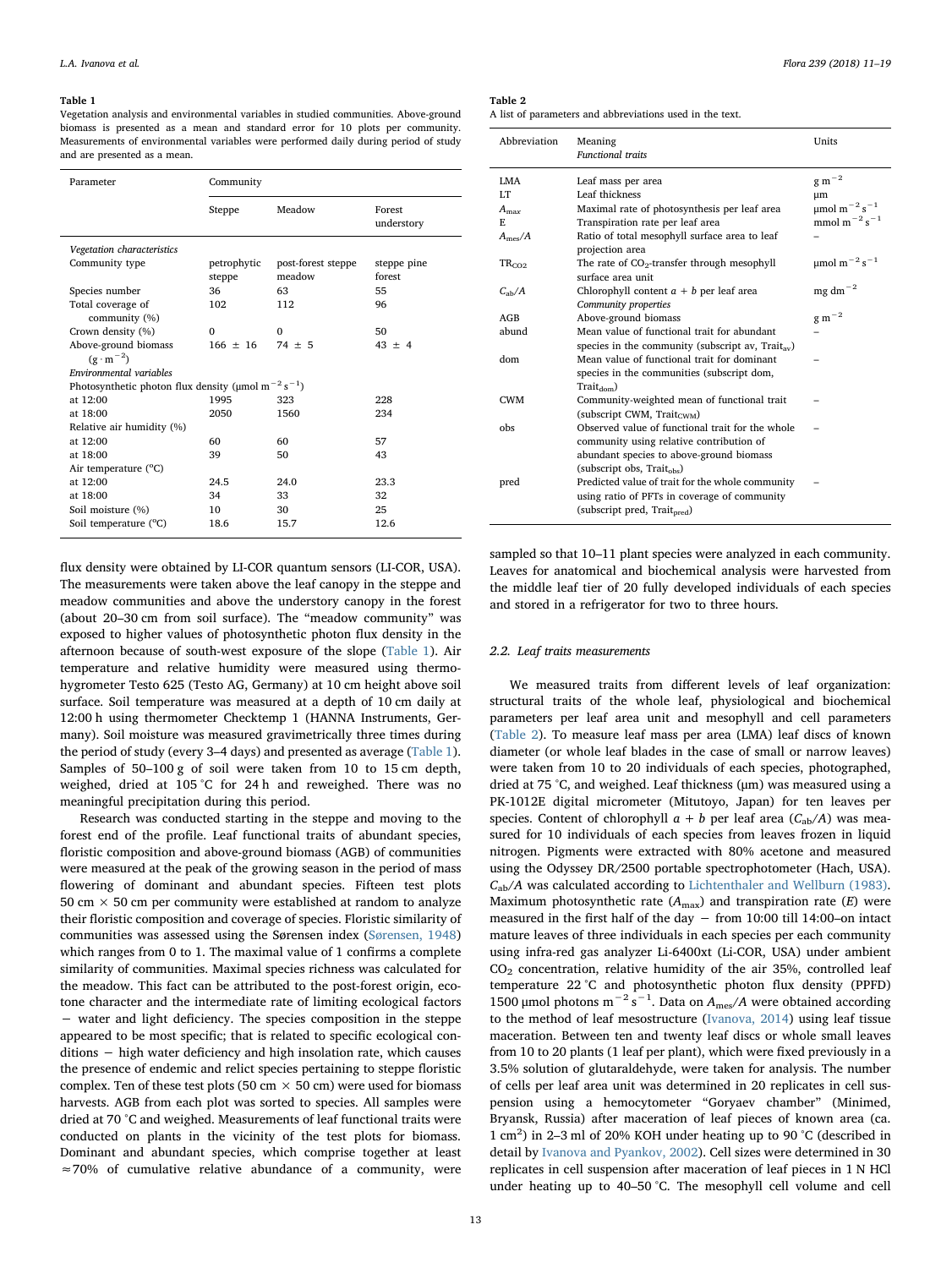<span id="page-3-0"></span>



Fig. 1. Leaf functional traits at the level of species and communities: abund – species-averaged value for abundant species, dom − species-averaged value for dominant species, CWM – community-weighted mean. X-axis presents studied communities: steppe, meadow, forest understory.

surface area separately for each type of photosynthetic tissue (palisade and spongy, segmented mesophyll cells of grasses) were calculated according to the projection method ([Ivanova and Pyankov, 2002\)](#page-8-16). The total cell surface area per leaf area unit  $(A_{\text{mes}}/A)$  was determined by multiplying the average cell surface area by the cell number per leaf area. The rate of  $CO_2$ -transfer through mesophyll surface area (TR<sub>CO2</sub>) was calculated by dividing the maximum rate of  $CO<sub>2</sub>$ -uptake per leaf area ( $A_{\text{max}}$ ) by  $A_{\text{mes}}/A$ .

# 2.3. Plant functional types (PFT)

Grouping into PFTs was based on traditional qualitative characteristics of species: growth form (shrub, perennial herb, annual herb), systematic (monocot, dicot), leaf habit (deciduous, evergreen) ([Reich](#page-8-17) [et al., 2003; Gillison, 2013](#page-8-17)). Given the known effect of leaf anatomy on functional properties of species ([Gillison, 2013](#page-7-3)) we used general mesophyll anatomy for grouping PFTs. While doing it, we primarily relied on the location and structure of mesophyll inside the leaf – homogenous, dorsiventral, isopalisade, graminoid. Dorsiventral (DV) and isopalisade (IP) types are usual for dicots. In the first type, the upper layer of mesophyll takes form of palisade cylindrical cells while the lower layers consist of spongy round or irregular cells. IP type has palisade tissue, both on upper and lower layers. Graminoid type was determined for grasses (Poaceae) and sedges (Cyperaceae). It was characterized by a large volume of vascular tissue and a limited location of mesophyll between vascular bundles. Graminoid mesophyll consisted of segmented or irregular cells. In addition, taken into account the significant functional differences between ecotypes of herbaceous plants ([Ivanova 2014\)](#page-8-10), we set specific kinds of functional groups  $-$  "xerophytic" and "mesophytic". Ecological characteristics and phytocenotypes for plant species are presented according to [Kulikov \(2005\).](#page-8-18)

## 2.4. Data analysis

Using functional traits of species and their contribution to community we calculated several parameters for functional trait at the community level ([Table 2\)](#page-2-1). First, average values of traits were calculated as the mean for both dominant and abundant species in each community. Second, community-weighted mean of functional trait (Trait<sub>CWM</sub>) was calculated as described in Garnier et al.  $(2004)$ :  $Trait_{CWM} = \sum m_i \times trait_i$ , where  $m_i$  is the proportion of species *i* in above-ground biomass of community, *n* is the number of abundant species in community, *trait<sub>i</sub>* is the trait value of species  $i$  in the current community. Third, we determined the observed and predicted values of functional traits for the whole community. Observed value of community trait was calculated as:  $Train_{observed} = \frac{Train_{CWM}}{m_{abund}}$ , where  $m_{abund}$  is the cumulative proportion of abundant species to above-ground biomass of community. Predicted value of functional traits for the whole community was determined using the ratio of PFTs in the total coverage of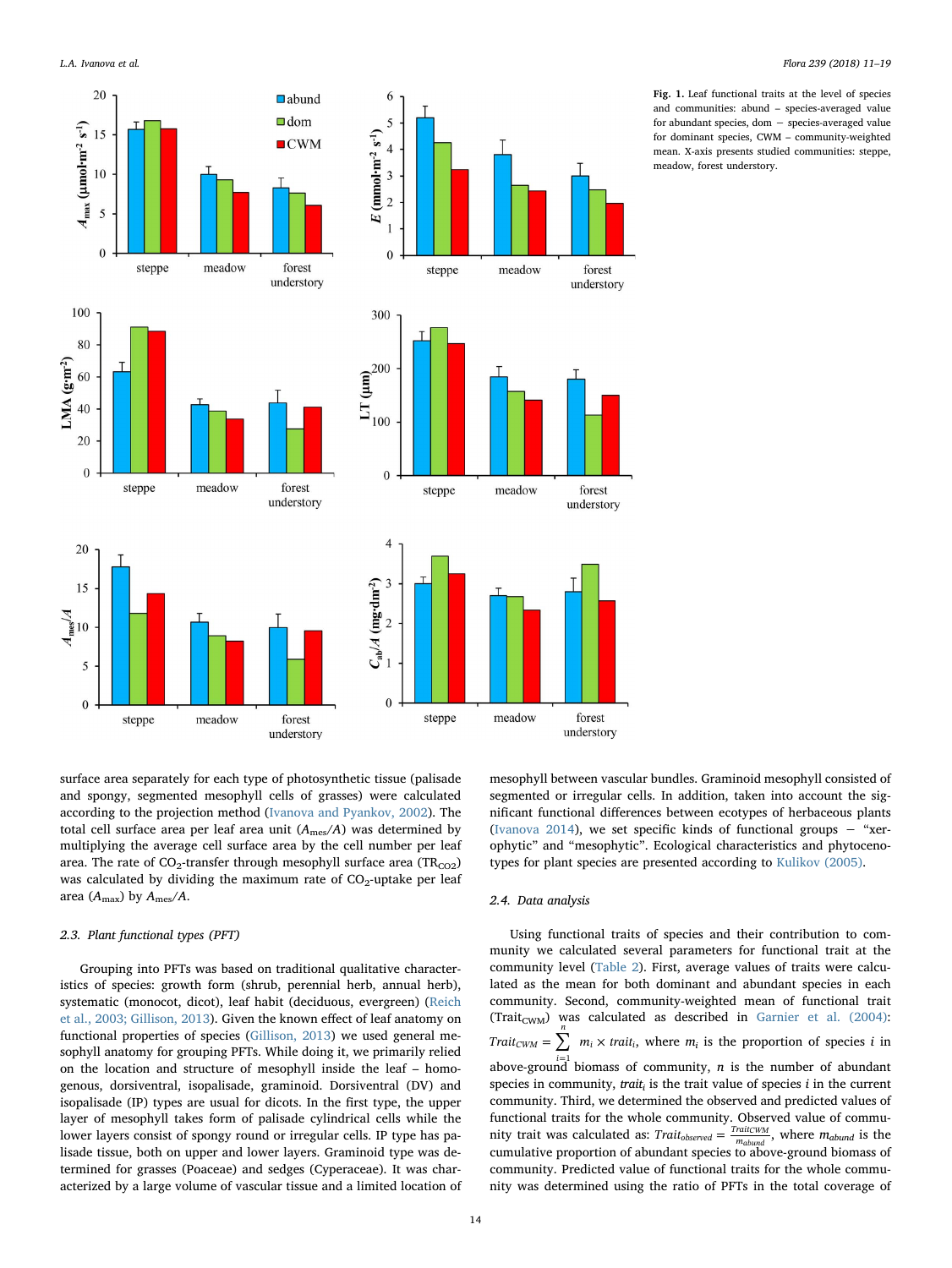community, i.e. as:  $Trait_{predicted} = \sum_{j=1} p_j \times$ *Trait<sub>predicted</sub>* =  $\sum p_i \times \text{trail}$ *j k*  $j$   $p_j \times \text{trait}_j$ , where  $p_j$  is the proportion of PFT  $j$  in the total coverage of community,  $k$  is number of PFTs

in community,  $\text{trait}_i$  is the mean value of a trait for species of this PFT. To test for differences between trait mean values of PFTs, after using one-way ANOVA we relied on the Tukey-test. To compare the speciesspecific and environmental effects, we used two-way ANOVA. Differences were considered to be significant at  $p \leq 0.05$ . In figures and tables, means  $\pm$  SE are presented. Different letters on figures and tables indicate significant differences.

#### 3. Results

Studied communities markedly differed in AGB values, which were maximal in the steppe, two-fold lower in the meadow and four-fold lower in the forest understory ([Table 1\)](#page-2-0). AGB were not linked with total coverage or species richness in the community. Steppe community had maximal AGB even though species richness was minimal in this community. Total coverage for all of the communities was similar. In contrast, means of leaf traits changed along the gradient both at the level of species and of communities [\(Fig. 1\)](#page-3-0). Photosynthetic capacity declined from the steppe to meadow to forest understory and had the same values for respective community regardless of the calculation method. Transpiration rate decreased in the same direction, but to a lesser degree than  $A_{\text{max}}$ . Values of LMA as well as LT were higher in the steppe than in the other communities. Foliage of the steppe community was characterized by a two-fold larger ratio of mesophyll surface area to leaf projection area  $(A<sub>mes</sub> / A)$  in comparison with that of meadow and forest understory. Chlorophyll  $a + b$  content per leaf area did not show significant differences between communities.

Taxonomic composition of communities significantly differed despite their proximity on the same slope. Meadow and forest understory were the closest − Sørensen index for this pair was 0.59. These have the same dominant species − Brachypodium pinnatum. For the steppe–meadow pair, the Sørensen index reached 0.44. The steppe and forest understory had the largest differences in their taxonomic composition (Sørensen index 0.37). The replacement of abundant species could be clearly traced ([Table 3\)](#page-4-0). Only two species had essential abundance in all three communities, Echinops ritro and Chamaecytisus

ruthenicus. We have analyzed the intra-specific changes of leaf functional traits for these two and seven more species, which were studied in any two communities ([Fig. 2](#page-5-0)). There was a small effect of intraspecific changes on leaf traits variation along the environmental gradient. LMA and LT depended by 80–90% on plant species and only by 10% on species variability.  $A_{\text{mes}}/A$  did not significantly depend on growing conditions and was mainly species-specific. Variation of  $A_{\text{max}}$ along environmental gradient inside species was about 20% from the total variation but the direction of  $A_{\text{max}}$  changes differed, depending on the species. In some species, Amax was maximal in steppe or in meadow, whereas other species had stable rate of A<sub>max</sub>, regardless of the growing conditions ([Fig. 2](#page-5-0)).

Functional diversity of community changed along the gradient of water and light availability. From 15 PFTs, which overall could be distinguished among the studied communities, only 6 PFTs had significant contribution to the total coverage of communities ([Fig. 3\)](#page-5-1). The functional structure was similar in the meadow and forest understory − in both communities mesophytic grasses and mesophytic herbs with dorsiventral leaf anatomy dominated. In the steppe, the proportion of xerophytic grasses and herbs with isopalisade leaves increased by several times. Main differences between PFTs existed in traits related to photosynthetic capacity [\(Table 4\)](#page-5-2). Xerophytic herbs were characterized by higher values of  $A_{\text{mes}}/A$  and  $A_{\text{max}}$  than mesophytic ones. Dicotyledonous herbs with isopalisade leaves had larger values of these traits than plants with dorsiventral anatomy. Shrubs differed from herbs and grasses by low values of  $TR_{CO2}$  while herbs and grasses did not significantly differ in this parameter. The lowest  $TR<sub>CO2</sub>$  was found in the evergreen leaves of dwarf shrub Vaccinium vitis-idaea.

Finally, AGB was related to leaf functional traits of abundant species of communities. In the steppe community, which is characterized by the highest value of AGB, plant species with high photosynthetic capacity predominated. This fact remained at any manner of calculations, both as arithmetic average for abundant species, as well as weighted means ([Figs. 1 and 4\)](#page-3-0). The mean value of  $A_{\text{mes}}/A$  for abundant species was also positively related to the AGB of a community. Conversely, the community of forest understory had the lowest AGB and included mainly plant species with low values of  $A_{\text{max}}$  and  $A_{\text{mes}}/A$ . Predicted values of  $A<sub>max</sub>$  per unit of community area, obtained using the ratio of PFTs in total coverage, showed a good convergence with the observed values of

#### <span id="page-4-0"></span>Table 3

A list of studied plant species, their characteristics and relative abundance in community (coverage, %): 1–steppe, 2–meadow, 3–forest understory. GF – growth form, HP – herb perennial, S - shrub, DSeg - dwarf shrub evergreen; ct - coenotype, f - forest, fe - forest edge, fs - forest-steppe, fm - forest-meadow, ms - meadow-steppe, ps - petrophytic-steppe, s - steppe; TM type of mesophyll, DV - dorsiventral, GR - graminoid, IP - isopalisade; eg - ecological group, m - mesophyte, mx - mesoxerophyte, xm - xeromesophyte, x - xerophyte. \*this species was not studied in this community.

| Plant species                                           | Family           | GF, ct  | TM, eg | Community |                |                |
|---------------------------------------------------------|------------------|---------|--------|-----------|----------------|----------------|
|                                                         |                  |         |        |           | $\overline{2}$ | 3              |
| Astragalus danicus Retz.                                | Fabaceae         | HP, fs  | DV, xm |           | 5              | $0.5*$         |
| Brachypodium pinnatum (L.) P. Beauv.                    | Poaceae          | HP, fm  | GR, m  |           | 40             | 35             |
| Calamagrostis arundinacea (L.) Roth                     | Poaceae          | HP, fm  | GR, xm |           | $\overline{2}$ | 5              |
| Calamagrostis epigejos (L.) Roth                        | Poaceae          | HP, fs  | GR, mx | 1         | 9              |                |
| Carex caryophyllea Latourr.                             | Cyperaceae       | HP, fs  | GR, xm | 3         | $1*$           | $0.01*$        |
| Carex montana L.                                        | Cyperaceae       | HP, f   | GR, xm |           | 3              | $0.5*$         |
| Chamaecytisus ruthenicus (Fischer ex Woloszczak) Klásk. | Fabaceae         | S, fe   | DV, xm | 3         | $\overline{2}$ | 6.5            |
| Echinops ritro L. s.l.                                  | Asteraceae       | HP, ps  | DV, x  | 27.5      | 3              | 8              |
| Onosma simplicissima L.                                 | Boraginaceae     | HP, ps  | DV, mx | 0.5       |                |                |
| Phleum phleoides (L.) H.Karst.                          | Poaceae          | HP, ms  | GR, xm | 0.5       |                |                |
| Potentilla humifusa Willd. ex Schltdl.                  | Rosaceae         | HP, s   | DV, mx | 3         | 0.01           | 0.01           |
| Psephellus sibiricus (L.) Wagenitz                      | Asteraceae       | HP, ps  | IP, xm | 6.5       | $0.5*$         | 0.5            |
| Rubus saxatilis L.                                      | Rosaceae         | HP, f   | DV, m  |           | 0.5            | $\overline{4}$ |
| Seseli krylovii (V.N. Tikhom.) Pimenov and Sdobnina     | Apiaceae         | HP, fe  | DV, xm |           | $1*$           | 3              |
| Stipa pennata L                                         | Poaceae          | HP, s   | GR, mx | 30        | $0.01*$        |                |
| Trifolium montanum L.                                   | Fabaceae         | HP, fs  | DV, xm |           | 17.5           | 2              |
| Vaccinium myrtillus L.                                  | Ericaceae        | S, f    | DV, m  |           |                | 0.5            |
| Vaccinium vitis-idaea L.                                | Ericaceae        | DSeg, f | DV, m  |           | $1*$           |                |
| Veronica spicata L.                                     | Scrophulariaceae | HP, ms  | IP, xm |           | $0.01*$        |                |
| Vincetoxicum hirundinaria Medik.                        | Asclepiadaceae   | HP, fs  | DV, xm | 0.5       | $0.01*$        |                |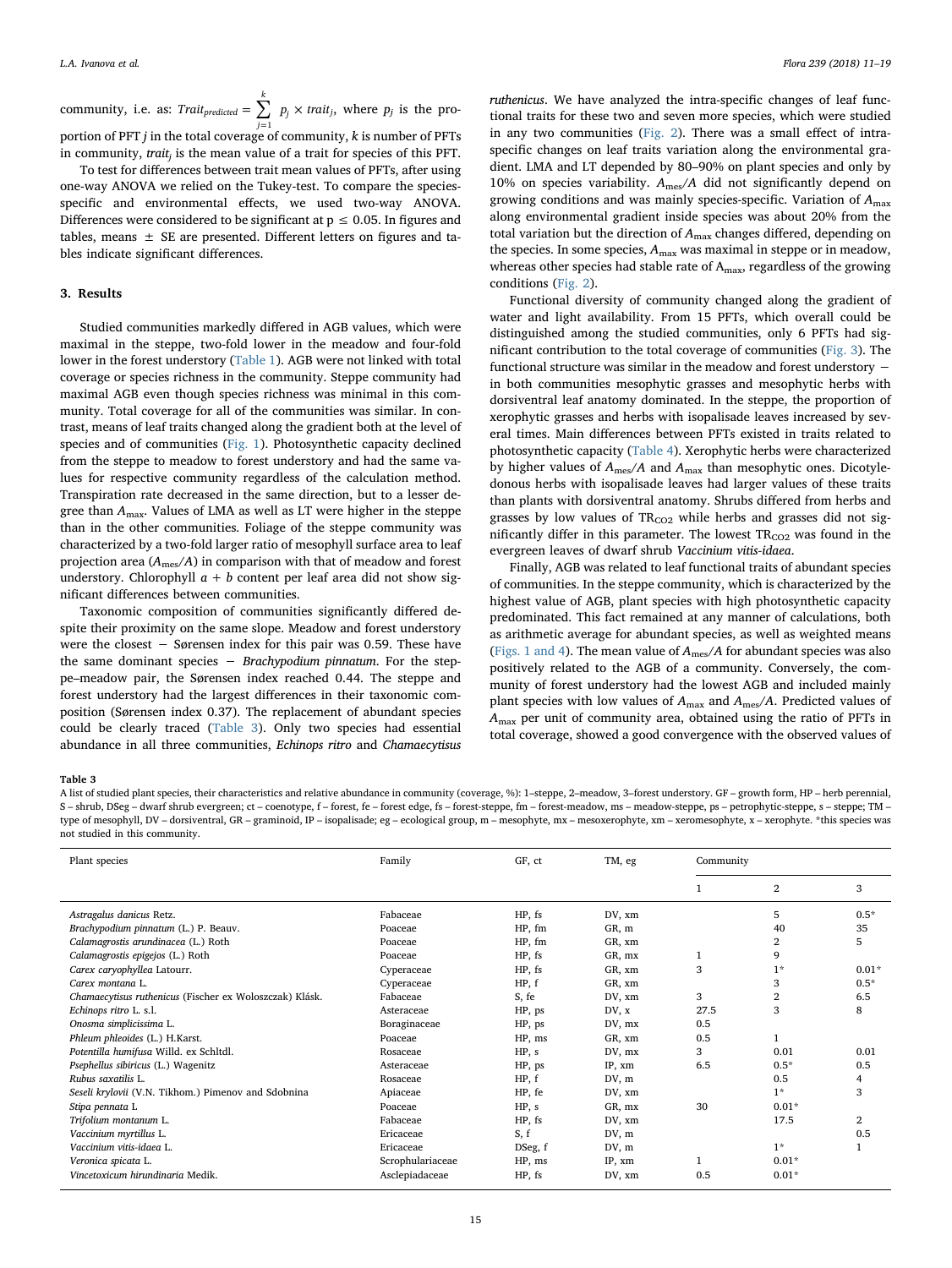<span id="page-5-0"></span>

Fig. 2. Intra-specific variation of leaf functional traits among studied communities. X-axis presents values of community-weighted means of functional traits in three studied communities: 1–steppe, 2–meadow, 3–forest understory. Y-axis presents the actual trait values of plant species: B\_p − Brachypodium pinnatum, C\_a – Calamagrostis arundinacea,  $C_e$  – Calamagrostis epigeios,  $C_r$  – Chamaecytisus ruthenicus, E\_r − Echinops ritro, P\_p − Phleum phleoides, P\_s - Psephellus sibiricus, R\_s -Rubus saxatilis,  $T_m - Trifolium montanum$ . The results of two-way (main effects) ANOVA are presented: Intersp. – the contribution of interspecific differences (species-specific effect) in trait variation (%), Intrasp. − the contribution of intra-specific variation (environmental effect) (%).\*,  $p \le 0.05$ ; \*\*\*,  $p \le 0.001$ ; ns – not significant.

Fig. 3. Ratio of PFTs in the total coverage of studied communities. HP-DVm − mesophytic dicotyledonous herb perennial with dorsiventral mesophyll, HP-DVx − xerophytic dicotyledonous herb perennial with dorsiventral mesophyll, HP-IPx − xerophytic dicotyledonous herb perennial with isopalisade mesophyll, HP-GRm − mesophytic monocotyledonous herb perennial with graminoid type of mesophyll, HP-GRx − xerophytic monocotyledonous herb perennial with graminoid type of mesophyll, S-DVm − mesophytic shrub with dorsiventral mesophyll, others − others plant functional types.

#### <span id="page-5-2"></span><span id="page-5-1"></span>Table 4

Leaf functional traits of different PFTs. GF – growth form, HP − herb perennial, S – shrub, DS – dwarf shrub, eg – evergreen; Syst. – systematic position, Dicot. – dicotyledonous, Mon. – monocotyledonous; TM – type of mesophyll, DV – dorsiventral, GR – graminoid, IP − isopalisade; Ecol. – ecological group, m – mesophytic, x – xerophytic. Results of one-way ANOVA are presented in the bottom of the table and p-level of F- criteria. \*\*,  $p \le 0.01$ , ns – not significant.

| PFTs traits |        |           |       | <b>PFT</b> | <b>Functional traits</b>                                 |                 |                                                    |  |  |
|-------------|--------|-----------|-------|------------|----------------------------------------------------------|-----------------|----------------------------------------------------|--|--|
| GF          | Syst.  | <b>TM</b> | Ecol. |            | $A_{\text{max}}$ (µmol m <sup>-2</sup> s <sup>-1</sup> ) | $A_{\rm mes}/A$ | $TR_{CO2}$ (µmol m <sup>-2</sup> s <sup>-1</sup> ) |  |  |
| Herbaceous  | Dicot. | DV        | m     | $HP-DVm$   | $8.8 \pm 1.4b$                                           | $7.8 \pm 0.7$   | $1.20 \pm 0.20a$                                   |  |  |
| Herbaceous  | Dicot. | DV        | X     | $HP-DVx$   | $14.5 \pm 1.8a$                                          | $17.1 + 1.5a$   | $1.00 \pm 0.11a$                                   |  |  |
| Herbaceous  | Dicot. | IP        | X     | $HP-IPx$   | $16.1 \pm 2.5a$                                          | $18.8 + 3.6a$   | $0.89 \pm 0.13a$                                   |  |  |
| Herbaceous  | Mon.   | <b>GR</b> | m     | $HP-GRm$   | $9.2 + 1.1b$                                             | $11.1 + 1.7ab$  | $0.86 + 0.08a$                                     |  |  |
| Herbaceous  | Mon.   | <b>GR</b> | X     | $HP-GRx$   | $15.8 + 2.4a$                                            | $14.1 + 0.8a$   | $1.20 + 0.20a$                                     |  |  |
| Woody       | Dicot. | DV        | m     | S-DVm      | $11.0 + 1.3ab$                                           | $16.8 + 0.8a$   | $0.65 + 0.08b$                                     |  |  |
| Woody       | Dicot. | DV        | m     | DSeg-DVm   | $3.8 \pm 0.4c$                                           | $22.1 + 2.4a$   | $0.19 + 0.02c$                                     |  |  |
| F- criteria |        |           |       |            | $4.3**$                                                  | $4.4***$        | ns                                                 |  |  |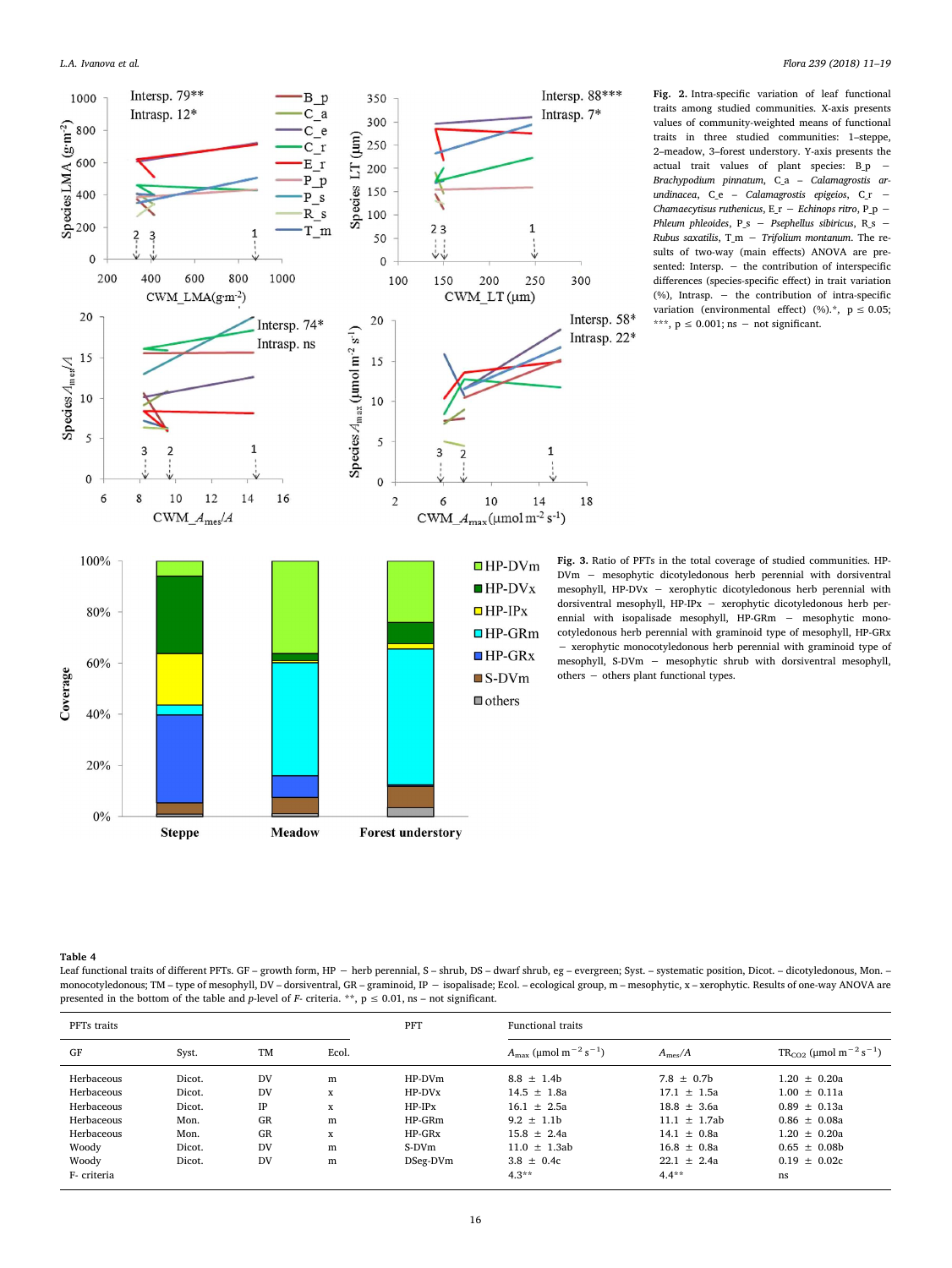<span id="page-6-0"></span>

Fig. 4. The link between observed and predicted (using PFTs ratio in community) values of photosynthetic capacity of community (dashed line presents ratio of values 1:1) (A) and a link of aboveground biomass with predicted values of communities functional properties (B).

this parameter, which were obtained using CWM of  $A_{\text{max}}$  and summarized contribution of abundant species to community's AGB ([Fig. 4A](#page-6-0)). We have also found a positive relationship between the AGB and the predicted values of  $A_{\text{mes}}/A$  and  $A_{\text{max}}$  for community canopy ([Fig. 4B](#page-6-0)).

#### 4. Discussion

# 4.1. Association of leaf mesophyll traits of abundant species with communities' productivity

Community's productivity is determined by both photosynthetic activity and projective coverage of the leaf canopy. Our findings indicate that while the studied communities differed in AGB in the magnitude of 2–4 times, they had a similar coverage [\(Table 1](#page-2-0)). These results demonstrate that productivity of herbaceous vegetation along the studied gradient did not depend on canopy size. AGB was neither influenced by species richness. These observations are consistent with the idea that community properties are determined mainly by species traits rather than by species' number [\(Chapin, 1993; Grime, 1997,](#page-7-4) [2001; Diaz et al., 2004; Garnier et al., 2004; Cadotte et al., 2011](#page-7-4)). For example, there were positive relationships of the ecosystem aboveground net primary productivity with the species-averaged relative growth rate (RGR) (Chapin, 1993) and the community-weighted LMA ([Garnier et al., 2004\)](#page-7-1). Both parameters − RGR and LMA − are, in turn, often associated with the net photosynthesis rate [\(Evans, 1972; Lambers](#page-7-13) [and Poorter, 1992\)](#page-7-13). In other cases, the biomass of plant species did not associate with their LMA but at the larger extent was related either to the foliar nitrogen content [\(Pontes et al., 2007](#page-8-19)) or directly to  $A_{\text{max}}$ ([Gornish and Prather, 2014](#page-8-4)). Our results showed an association between the AGB of communities and both species-averaged and community-weighted means of  $A_{\text{max}}$ . Searching other leaf functional traits linked to plant adaptation ability and biomass response may improve the predictive significance of  $A_{\text{max}}$  [\(Gornish and Prather, 2014\)](#page-8-4). Since  $A_{\text{mes}}/A$  is also related to AGB [\(Fig. 4\)](#page-6-0) this parameter may elevate the effectiveness of predicting the community's productivity, especially as long as values of Ames/A are more stable within species under different growth conditions, compared to  $A_{\text{max}}$  ([Fig. 2](#page-5-0)). The analysis among all plant species showed a general positive relationship between  $A_{\text{max}}$  and  $A_{\text{mes}}/A$  (r = 0.37, p < 0.05). A similar positive association between the mesophyll surface area and the assimilation rate or mesophyll conductance was found by other authors ([Nobel and Walker, 1985;](#page-8-9) [Terashima et al., 2011\)](#page-8-9). This confirms an important role of  $A_{\text{mes}}/A$  as a structural constraint of the net photosynthesis rate. High values of E in the steppe plants also indicate that not stomatal, but mesophyll diffusion resistance makes substantial contribution to the maintenance of Amax. However stomatally controlled mechanisms can also play a substantial role in  $CO<sub>2</sub>$  diffusion inside the leaf canopy in natural ecosystems [\(Evans et al., 2009; Loranger and Shipley, 2010; Launiainen et al.,](#page-7-12) [2016\)](#page-7-12). Future studies might profitably include leaf stomatal traits when leaf traits are used for assessment of AGB changes. In this study, at the community-level, higher community's  $A_{\text{max}}$  in the steppe corresponded to higher community's  $A_{\text{mes}}/A$ . This demonstrates a direct link between photosynthetic capacity of community and photosynthetic tissue architecture inside leaf canopy. Since chlorophyll content per leaf area did not differ between communities, high level of  $A_{\text{max}}$  of steppe species must be caused mainly by the diffusive component of mesophyll conductance. We suppose that the main reason behind high  $A_{\text{max}}$  in steppe plants is large  $A_{\text{mes}}/A$  that facilitates  $CO_2$  diffusion inside leaves. The strong positive correlation between community-level means of  $A_{\text{max}}$  and Ames/A with AGB in our study confirms that these leaf traits are good predictors of productivity of herbaceous communities, arranged along contrasting light and water gradient.

## 4.2. Changes of leaf functional traits along environmental gradient

Our findings suggest significant changes in leaf traits along an environmental gradient both at the species and at the community levels. At the species level, changes in leaf traits with irradiance and water deficit indicate the replacement of species with thin leaves, low values of LMA and  $A_{\text{mes}}/A$  by species with thicker leaves, high LMA and  $A_{\text{mes}}/A$ A. The same trends in changes of these parameters along the gradient remained at the community level. The coincidence of trends in the species-averaged and weighted means along the gradient confirms that traits of most abundant species could represent functional properties of the entire community ([Garnier et al., 2004; Castro-Díez, 2012\)](#page-7-1). Moreover, the most robust differences in leaf traits were found between dominants of communities ([Fig. 1](#page-3-0)).

The increase in CWM values of LMA and LT along gradient is consistent with the common opinion about leaf features of plants from drier and well illuminated sites ([Cunningham et al., 1999; Fonseca et al.,](#page-7-11) [2000; Ackerly, 2003; Wright et al., 2004; Ivanova, 2014\)](#page-7-11). At the community level, it is consistent with data about the positive relation of community-level values of LMA with insolation [\(Ackerly, 2003\)](#page-7-7). The study of 22 herbaceous plant communities along the global aridity gradient also revealed a positive relation of species-averaged means of LMA with annual temperature and a negative relation with rainfall ([Ivanov et al., 2009](#page-8-20)). The increase of LMA along gradient of water deficit is thought to be associated with the enhancement of the proportion of non-photosynthetic tissues in the leaf [\(Voronin et al., 2003;](#page-8-21) [Poorter et al., 2009](#page-8-21)). However, we found a positive correlation between LMA and the sizes of photosynthetic tissue expressed in values of  $A_{\text{mes}}/$ A among all samples ( $r = 0.42$ ,  $p < 0.01$ ). In this case, the increase of LMA is related not only to the rise in proportion of supporting and protective tissues but also to the increase in the structural complexity of the mesophyll ([Ivanova, 2014; Yudina et al., 2017; Peguero-Pina et al.,](#page-8-10) [2017\)](#page-8-10). Denser stacking of the mesophyll cells is reflected in high  $A_{\text{mes}}/A$ that results in the increase of the surface area for gas diffusion elevating internal conductance for  $CO<sub>2</sub>$ . In the forest understory, plant species had low values of  $A_{\text{mes}}/A$  which corresponds to adaptation of their photosynthesis to shading [\(Terashima et al., 2011; Ivanova, 2014\)](#page-8-22). The meadow community is characterized by the predominance of species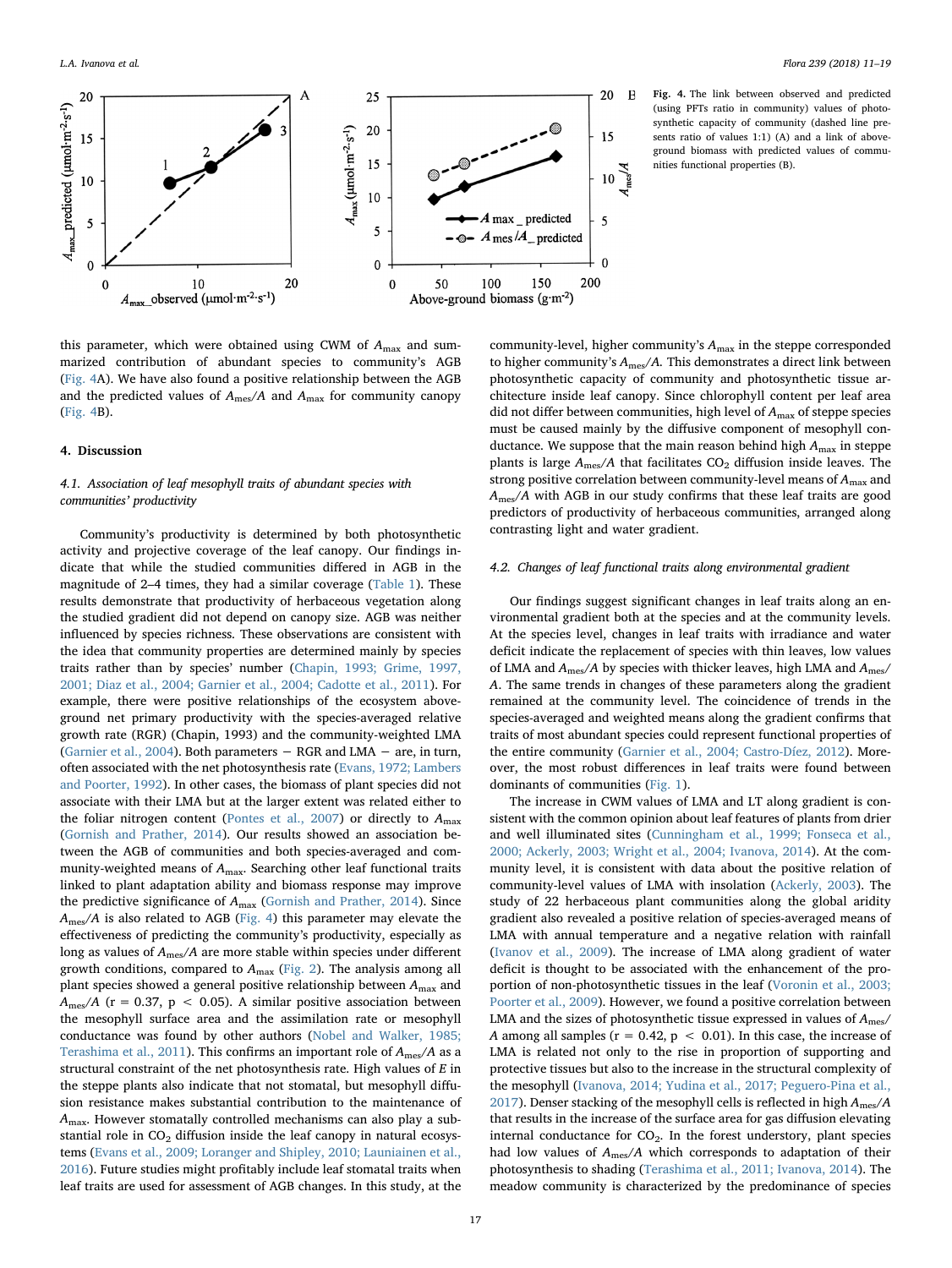with intermediate values of  $A_{\text{mes}}/A$  and photosynthetic capacity. Despite the maximum species richness in the meadow, we have observed the same level of variation in functional traits inside the meadow species. This points to the same extent of natural selection pressure in conditions of the meadow as of the steppe and forest. Steppe plants, characterized by high LMA and  $A_{\text{mes}}/A$ , reached higher levels of both  $A_{\text{max}}$  and E. Thus, such xerophytic high-LMA leaves would present higher photosynthetic capacity per leaf area but only in the absence of critical water deficit, i.e. at low stomatal resistance. Studied communities are located in south taiga in temperate climate conditions therefore mesophyll conductance prevailed over stomatal constraints of  $CO<sub>2</sub>$  uptake. In other climatic conditions stomatal control may be much more significant ([Buckley et al., 1980](#page-7-14)).

## 4.3. Intra-specific trait variation or replacement of species with different functional traits

Changes in community-level means may be caused by intra-specific changes of traits, or by the replacement of species with different functional traits, or due to both processes [\(Garnier et al., 2004](#page-7-1)). Relationships between both processes of phenotypic plasticity and species replacement are worth considering in the context of climate change ([Cornwell and Ackerly, 2009](#page-7-15)). The first response to climate change is phenotypic plasticity. Secondarily, species replacement occurs ([Cornwell and Ackerly, 2009\)](#page-7-15). Similarly, in the studies with experimental climate warming, we initially observed changes in leaf functional traits within individual species as soon as during the first growing season [\(Ivanova et al., 2016\)](#page-8-11). After several years of treatment, shifts in the abundance of species and species replacement appear [\(Hollister](#page-8-23) [et al., 2015](#page-8-23)). Phenotypic plasticity can contribute to community properties at local-scale gradients ([Cornwell and Ackerly, 2009; Kumordzi](#page-7-15) [et al., 2015\)](#page-7-15), i.e. in close communities. At the same time, the replacement of species with other functional traits is more important under contrasting conditions ([Ackerly, 2003; Cornwell and Ackerly, 2009;](#page-7-7) [Garnier and Navas, 2012\)](#page-7-7). In agreement with other findings at community level ([Garnier et al., 2004; Pontes et al., 2007\)](#page-7-1) our investigation showed that the intra-specific variation in leaf traits was lower than differences between species. In particular, 70–80% of variation in structural leaf traits could be explained by the species factor ([Fig. 2](#page-5-0)). Thus, intra-specific variation could explain the changes in the meadow–forest understory pair, which are the most similar in species composition due to their common origin and similar ecological conditions. These communities possess the same functional composition: mesophytic herbs with dorsiventral leaf anatomy and mesophytic grasses dominated in both communities. There were only low shifts in CWMs of leaf traits from forest understory to meadow.

The ratio of PFTs essentially changed in the steppe − the proportion of xerophytic grasses and herbs with isopalisade leaves increased by several times. This led to the jump in values of leaf traits in the steppe in comparison with the meadow and forest understory because of significant differences between PFTs in leaf traits especially such as Ames/ A and  $TR<sub>CO2</sub>$ . These mesophyll parameters are effective under scaling from cell-level to the level of community by the analysis of photosynthetic capacity and productivity of community. Both  $A_{\text{mes}}/A$  and  $TR<sub>CO2</sub>$  could also be useful in the analysis of communities with higher proportion of woody and evergreen species than in the present study ([Table 4](#page-5-2)) because of clear differences between herbaceous and woody plants in mesophyll structure and functioning [\(Ivanova, 2012\)](#page-8-24). Thus, the replacement of abundant species belonging to different PFTs appears to be the greatest reason for changes in community's properties.

The use of mesophyll structure as additional parameters for grouping into PFTs allowed us to propose an approach to predicting the productivity of herbaceous community. Predicted values of photosynthetic capacity, which were based on mean mesophyll traits and relative abundance of PFTs, showed a good convergence with the observed data obtained from  $A_{\text{max}}$  of each species and contribution of

species to the biomass of community [\(Fig. 4](#page-6-0)). The analysis of other leaf traits did not detect a clear link of AGB with either biochemical (pigment content) or morphological (LMA, LT) parameters but revealed a relationship between AGB, abundant species-averaged means and CWM of  $A_{\text{max}}$  and  $A_{\text{mes}}/A$  [\(Fig. 4,](#page-6-0) A.2 in Supplementary material). This circumstance means that leaf traits at the mesophyll-level, taken for abundant species, could predict productivity of a herbaceous community. The application of this approach allows not only to improve predicting the response of plant communities but also to provide the understanding of mechanisms of regulation of the  $CO<sub>2</sub>$  gas exchange by the leaf canopy of vegetation in a changing climate.

### Acknowledgements

We thank Denis Sharapov for his help in language editing as well as referees for their helpful comments. The work was supported by Russian Foundation for Basic Research [grant numbers 15-04-04186, 15-04-06574].

#### Appendix A. Supplementary data

Supplementary data associated with this article can be found, in the online version, at [http://dx.doi.org/10.1016/j.](http://dx.doi.org/10.1016/j.flora.2017.11.005)flora.2017.11.005.

#### References

- <span id="page-7-7"></span>[Ackerly, D.D., 2003. Community assembly, niche conservatism, and adaptive evolution in](http://refhub.elsevier.com/S0367-2530(17)33379-0/sbref0005) [changing environments. Int. J. Plant Sci. 164, 165](http://refhub.elsevier.com/S0367-2530(17)33379-0/sbref0005)–184.
- <span id="page-7-9"></span>[Box, E.O., 1996. Plant functional types and climate at the global scale. J. Veg. Sci. 7,](http://refhub.elsevier.com/S0367-2530(17)33379-0/sbref0010) 309–[320](http://refhub.elsevier.com/S0367-2530(17)33379-0/sbref0010).
- <span id="page-7-14"></span>[Buckley, R.C., Corlett, R.T., Grubb, P.J., 1980. Are the xeromorphic trees of tropical upper](http://refhub.elsevier.com/S0367-2530(17)33379-0/sbref0015) [montane rain forests drought-resistant? Biotropica 12, 124](http://refhub.elsevier.com/S0367-2530(17)33379-0/sbref0015)–136.
- <span id="page-7-8"></span>[Cadotte, M.W., Carscadden, K., Mirotchnick, N., 2011. Beyond species: functional di](http://refhub.elsevier.com/S0367-2530(17)33379-0/sbref0020)[versity and the maintenance of ecological processes and services. J. Appl. Ecol. 48,](http://refhub.elsevier.com/S0367-2530(17)33379-0/sbref0020) 1079–[1087](http://refhub.elsevier.com/S0367-2530(17)33379-0/sbref0020).
- [Castro-Díez, P., 2012. Functional traits analyses: scaling-up from species to community](http://refhub.elsevier.com/S0367-2530(17)33379-0/sbref0025) [level. Plant Soil 357, 9](http://refhub.elsevier.com/S0367-2530(17)33379-0/sbref0025)–12.
- <span id="page-7-0"></span>[Chapin III, F.S., Zavaleta, E.S., Eviner, V.T., Naylor, R.L., Vitousek, P.M., Reynolds, H.L.,](http://refhub.elsevier.com/S0367-2530(17)33379-0/sbref0030) [Hooper, D.U., Lavorel, S., Sala, O.E., Hobbie, S.E., Mack, M.C., Díaz, S., 2000.](http://refhub.elsevier.com/S0367-2530(17)33379-0/sbref0030) [Consequences of changing biodiversity. Nature 405, 234](http://refhub.elsevier.com/S0367-2530(17)33379-0/sbref0030)–242.
- <span id="page-7-4"></span>[Chapin III, F.S., 1993. Functional role of growth forms in ecosystem and global processes.](http://refhub.elsevier.com/S0367-2530(17)33379-0/sbref0035) [In: Ehleringer, J.R., Field, C.B. \(Eds.\), Scaling Physiological Processes. Leaf to Globe.](http://refhub.elsevier.com/S0367-2530(17)33379-0/sbref0035) [Academic Press, San Diego, pp. 287](http://refhub.elsevier.com/S0367-2530(17)33379-0/sbref0035)–312.
- <span id="page-7-6"></span>[Chaturvedi, R.K., Raghubanshi, A.S., Singh, J.S., 2011. Leaf attributes and tree growth in](http://refhub.elsevier.com/S0367-2530(17)33379-0/sbref0040) [a tropical dry forest. J. Veg. Sci. 22, 917](http://refhub.elsevier.com/S0367-2530(17)33379-0/sbref0040)–931.
- <span id="page-7-2"></span>[Cornelissen, J.H.C., Lavorel, S., Garnier, E., Díaz, S., Buchmann, N., Gurvich, D.E., Reich,](http://refhub.elsevier.com/S0367-2530(17)33379-0/sbref0045) [P.B., ter Steege, H., Morgan, H.D., Van Der Heijden, M.G.A., Pausas, J.G., Poorter, H.,](http://refhub.elsevier.com/S0367-2530(17)33379-0/sbref0045) [2003. A handbook of protocols for standardised and easy measurement of plant](http://refhub.elsevier.com/S0367-2530(17)33379-0/sbref0045) [functional traits worldwide. Aust. J. Bot. 51, 335](http://refhub.elsevier.com/S0367-2530(17)33379-0/sbref0045)–380.
- <span id="page-7-15"></span>[Cornwell, W.K., Ackerly, D.D., 2009. Community assembly and shifts in plant trait dis](http://refhub.elsevier.com/S0367-2530(17)33379-0/sbref0050)[tributions across an environmental gradient in coastal California. Ecol. Monogr. 79,](http://refhub.elsevier.com/S0367-2530(17)33379-0/sbref0050) 109–[126](http://refhub.elsevier.com/S0367-2530(17)33379-0/sbref0050).
- <span id="page-7-11"></span>[Cunningham, S.A., Summerhayes, B.A., Westoby, M., 1999. Evolutionary divergences in](http://refhub.elsevier.com/S0367-2530(17)33379-0/sbref0055) [leaf structure and chemistry: comparing rainfall and soil nutrient gradients. Ecol.](http://refhub.elsevier.com/S0367-2530(17)33379-0/sbref0055) [Monogr. 69, 569](http://refhub.elsevier.com/S0367-2530(17)33379-0/sbref0055)–588.
- [Diaz, S., Hodgson, J.G., Thompson, K., Cabido, M., Cornelissen, J.H.C., Jalili, A.,](http://refhub.elsevier.com/S0367-2530(17)33379-0/sbref0060) [Montserrat-Martí, G., Grime, J.P., Zarrinkamar, F., Asri, Y., Band, S.R., Basconcelo,](http://refhub.elsevier.com/S0367-2530(17)33379-0/sbref0060) [S., Castro-Diez, P., Funes, G., Hamzehee, B., Khoshnevi, M., Pérez-Harguindeguy, N.,](http://refhub.elsevier.com/S0367-2530(17)33379-0/sbref0060) [Pérez-Rontomé, M.C., Shirvany, A., Vendramini, F., Yazdani, S., Abbas-Azimi, R.,](http://refhub.elsevier.com/S0367-2530(17)33379-0/sbref0060) [Bogaard, A., Boustani, S., Charles, M., Dehghan, M., de Torres-Espuny, L., Falczuk, V.,](http://refhub.elsevier.com/S0367-2530(17)33379-0/sbref0060) [Guerrero-Campo, J., Hynd, A., Jones, G., Kowsary, E., Kazemi-Saeed, F., Maestro-](http://refhub.elsevier.com/S0367-2530(17)33379-0/sbref0060)[Martinez, M., Romo-Diez, A., Shaw, S., Siavash, B., Villar-Salvador, P., Zak, M.R.,](http://refhub.elsevier.com/S0367-2530(17)33379-0/sbref0060) [2004. The plant traits that drive ecosystems: evidence from three continents. J. Veg.](http://refhub.elsevier.com/S0367-2530(17)33379-0/sbref0060) [Sci. 15, 295](http://refhub.elsevier.com/S0367-2530(17)33379-0/sbref0060)–304.
- <span id="page-7-12"></span>Evans, J.R., Kaldenhoff, R., Terashima, I., 2009. Resistances along the  $CO<sub>2</sub>$  diffusion [pathway inside leaves. J. Exp. Bot. 60, 2235](http://refhub.elsevier.com/S0367-2530(17)33379-0/sbref0065)–2248.
- <span id="page-7-13"></span>[Evans, G.C., 1972. The Quantitative Analysis of Plant Growth. Blackwell Scienti](http://refhub.elsevier.com/S0367-2530(17)33379-0/sbref0070)fic [Publication, Oxford, UK.](http://refhub.elsevier.com/S0367-2530(17)33379-0/sbref0070)
- <span id="page-7-5"></span>[Fonseca, C.R., Overton, J.M., Collins, B., Westoby, M., 2000. Shifts in trait combinations](http://refhub.elsevier.com/S0367-2530(17)33379-0/sbref0075) [along rainfall and phosphorus gradients. J. Ecol. 88, 964](http://refhub.elsevier.com/S0367-2530(17)33379-0/sbref0075)–977.
- <span id="page-7-10"></span>[Garnier, E., Navas, M.L., 2012. A trait-based approach to comparative functional plant](http://refhub.elsevier.com/S0367-2530(17)33379-0/sbref0080) [ecology: concepts, methods and applications for agroecology. A review. Agron.](http://refhub.elsevier.com/S0367-2530(17)33379-0/sbref0080) [Sustain. Dev. 32, 365](http://refhub.elsevier.com/S0367-2530(17)33379-0/sbref0080)–399.
- <span id="page-7-1"></span>[Garnier, E., Cortez, J., Billès, G., Navas, M.-L., Roumet, C., Debussche, M., Laurent, G.,](http://refhub.elsevier.com/S0367-2530(17)33379-0/sbref0085) [Blanchard, A., Aubry, D., Bellmann, A., Neill, C., Toussaint, J.-P., 2004. Plant func](http://refhub.elsevier.com/S0367-2530(17)33379-0/sbref0085)[tional markers capture ecosystem properties during secondary succession. Ecology](http://refhub.elsevier.com/S0367-2530(17)33379-0/sbref0085) [85, 2630](http://refhub.elsevier.com/S0367-2530(17)33379-0/sbref0085)–2637.
- <span id="page-7-3"></span>[Gillison, A.N., 2013. Plant functional types and traits at the community, ecosystem and](http://refhub.elsevier.com/S0367-2530(17)33379-0/sbref0090)